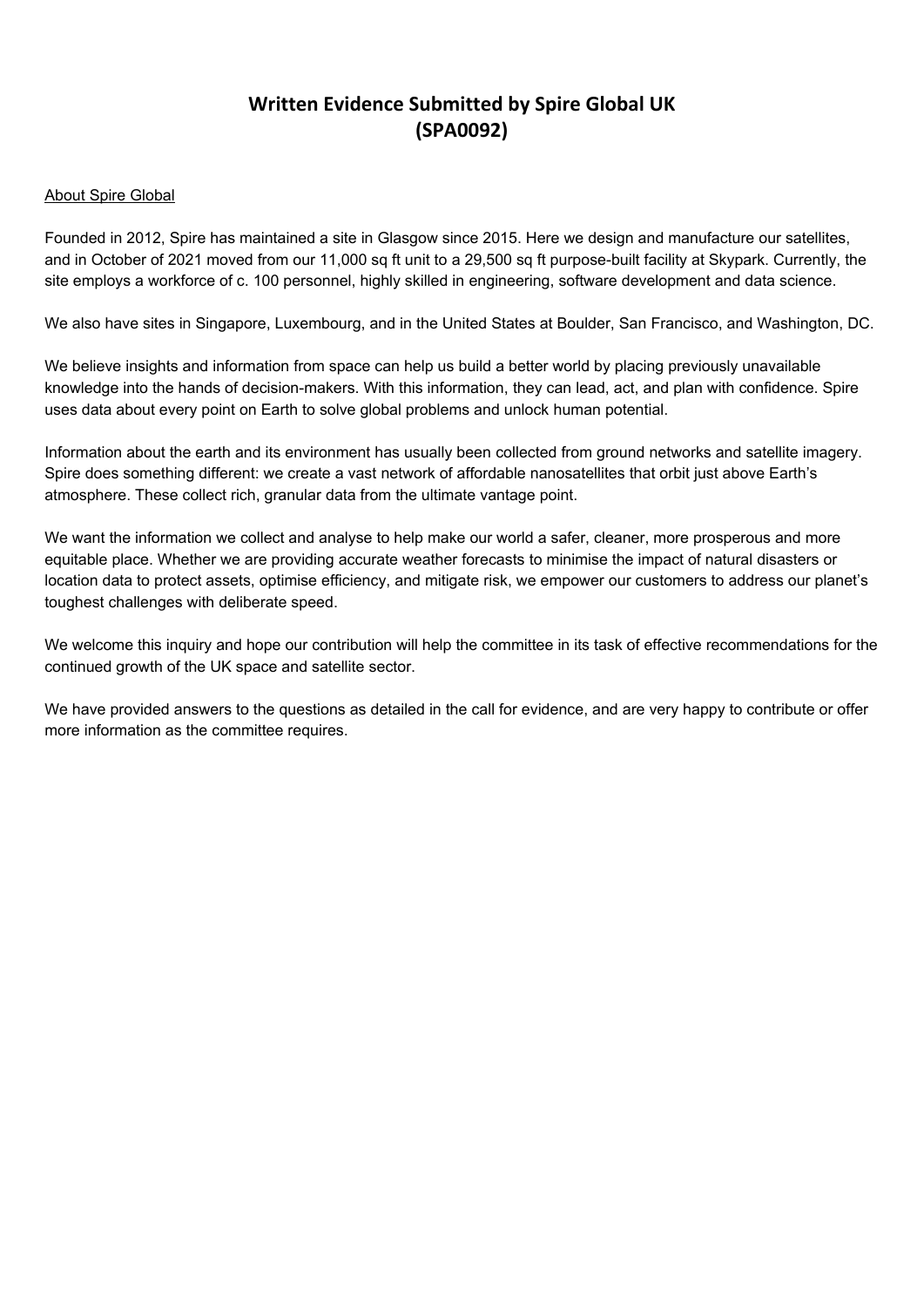# What are the prospects for the UK's global position as a space nation, individually and through international **partnerships?**

We support the UK Government's ambition for the UK to capture 10% of the global space market by 2030. We believe the work we are undertaking can play a role in achieving this ambition.

The UK satellite sector has many strengths and is advancing. For example, at Spire we are using small satellites to monitor global weather systems and environmental phenomena. Along with partners, we are employing small satellite technology to track and control forest fires.

Given the UK's existing capabilities, **we would encourage the UK Government to ensure a focus on support for small satellite manufacturing**. It is the UK space sector's most significant speciality and differentiator, and therefore a real asset in making international impact. By concentrating support in this field, the UK Government can help the country's satellite sector develop its expertise and reputation, while growing our international market share. As a global company, Spire works with international partners to provide data solutions to global challenges, including those addressing the climate emergency, through the use of an expansive constellation of nanosatellites. The underpinning small satellite manufacturing capability is a recognised asset of the UK space sector and specifically within the Scottish space ecosystem.

## **What are the strengths and weaknesses of the current UK space sector and research and innovation base?**

The UK space sector's greatest strength is its ability to innovate and the speed at which it can do so. We do, however, believe the sector's strength in innovation is not being used to its full potential. More co-ordination and support through initiatives with government backing would strengthen the sector. The UK has a very agile space environment, and the capacity to tackle fundamental global challenges. With a convert plan of national priorities, that are supported by long term government initiatives, the UK space community can be quickly mobilised to provide innovative solutions.

As an example, a large amount of environmental data is gathered by small satellites. Small satellites have an advantage of increased frequency and latency when compared to the more traditional large satellites missions. Yet the environmental data gathered by these small satellites is not being co-ordinated, analysed, or used in any coherent or regular fashion. If, however, the space sector were supported to focus on key areas of expertise such as the environment, with the added incentive of this being a national priority, the benefits for the sector and the world could be more impactful.

The UK space sector has the opportunity to lead the world in co-ordinating this work. We can boost our current strength of innovation while showing globally the strength of the UK's small satellite sector. To build on innovation and coordination and use existing information from small satellites, **the UK space sector needs a clearer regulatory framework**. To expand innovation, the space sector **needs a commercial strategy to generate growth and revenue in the sector**. This strategy should identify key areas of satellite specialism and seek to support them.

## What lessons can be learned from the successes and failures of previous space strategies for the UK and the **space strategies of other countries**

We are grateful for existing government support for the space sector. However, this support has tended to arrive in the form of small contracts and short-term opportunities. We believe a more harmonised approach to the support measures issued by the various Government programmes would have a greater strategic impact and create more longer-term opportunities for the UK space sector. In some instance, multiple opportunities are issued with very similar underlying solutions, however the administrative burden on submitting multiple applications is a major blocker for many growing organisations. A more streamlined and holistic approach would allow for greater participation from SMEs and better illustrate the breadth of capabilities and partnerships in response to opportunities.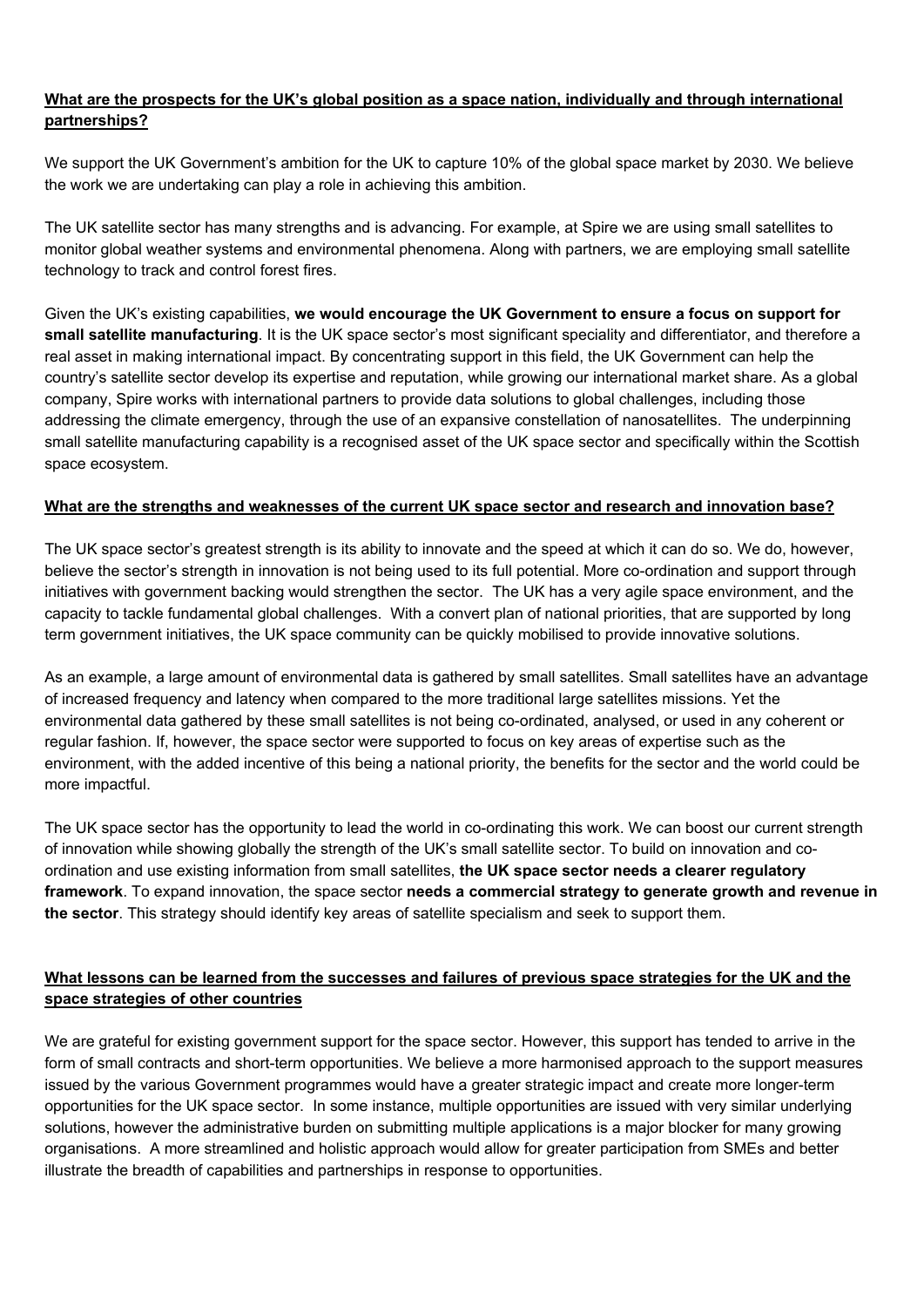We recognise that an ongoing challenge for the successful implementation of any government strategy is staff turnaround. This can never be completely mitigated, however we do believe **that a clearer designation of which body is responsible** for the driving and delivery of a strategy will go some way to help.

We would also like to see **any body designated with the task of shaping and implementing the strategy including leadership from the UK space sector**, working alongside the appropriate government officials. We believe that this can help the relevant body on track and also help facilitate a more agile, less fragmented environment, where the strategy can evolve and adapt more easily, to keep pace with industry development. A clear example of this approach can be seen in the MoD's Defence Space Strategy. This has been very industry-focussed and supported by a detailed and practical plan.

In terms of international examples, we should look to the US, which employs a continuous strategy that transcends the change of government. We believe such security has helped US companies drive growth and revenue. This US strategy exists as an ongoing programme because successive federal governments have recognised that a strong, robust satellite sector is very much in the national interest.

Government support – delivered through policy change or direct funding – will always be crucial for the satellite sector. Successive UK Governments – like their US counterparts – will need to see the **UK's satellite sector as a national asset** and support it accordingly. By giving the satellite sector clear, consistent support through funding, strategy, and policy development, the UK Government can signal clearly to the sector and the world that the satellite industry is a priority for the nation.

**What should be the aims and focus of a new UK Space Strategy, including considerations of:**

- **technology**
- **skills and diversity**
- **research funding, investment and economic growth**
- **industry**
- **civil and defence applications**
- **international considerations and partnerships**
- **place**
- **current regulatory and legislative frameworks and impact on UK launch potential**
- **impacts of low Earth orbit satellites on research activities**

We are pleased that, between the UK Government, the Scottish Government and its agencies, there is existing support in some areas. These areas include small satellites, ecosystems of supply-chain, data provision and delivery, launch sites, the innovation centre, AI machine learning, and real-world applications. End-to-end tech and application is not, however, supported across the UK in the same way.

In our recent inputs for the National Space Strategy, we noted that there was a *"distinct lack of detail on data and* application areas in EO, technology development to support data collection, and products and services that are critical to *the growth of the sector"*. We also made clear our request to ensure that the Strategy had *"a focus on EO data and the use of this for climate and ongoing environmental monitoring"*. With the current suite of traditional EO data collecting satellites moving towards the end of life, there is a pressing need to consider alternative low cost space systems that will allow for the continuous collection of vital EO data.

As part of these inputs, we identified six key areas of focus for the Strategy:

*a. Government involvement as an anchor customer*

Supportive public private partnerships incentivise industry to mobilise on delivering nationally focussed priorities, such as EO and climate data to better understand the impact of the changing environment. Governments are key customers to the space industry, providing a pathway to marketable products, as well as bridging the gap for commercial traction. As such, positioning government to become an anchor customer will accelerate growth and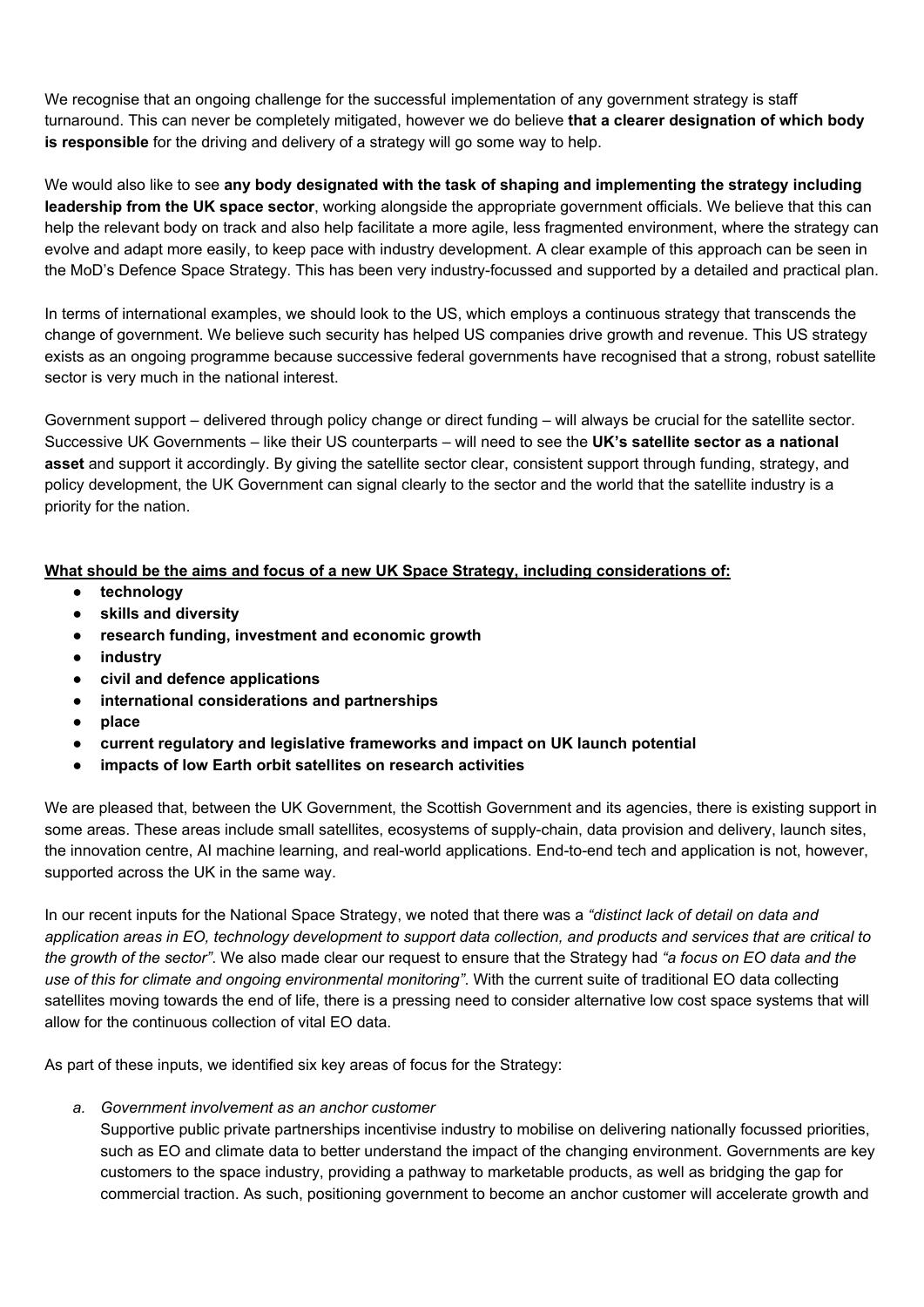enable the space sector in the UK to focus attention on developing transformative services within the national interest.

*b. More appropriate regulation framework to support the UK space sector and UK Launch programme* A definite and robust regulatory framework is needed to accommodate the growing small satellite industry in the UK that recognises both the agility in development and launch frequency required to provide low-cost access to space. The level of Third Party Liability (TPL) insurance should reflect the needs of industry players in this sphere, with lower costs and an international competitive model, making the UK an attractive option for foreign entities looking to establish space sector capabilities. A review of the regulations in this way will further enhance the UK launch programme, by drawing a wide range of satellite operators to use the UK as a base for licensing and launch opportunities. Without a significant change in regulation, there is a risk the UK launch programme will be unable to secure the required operators to support the sites.

#### *c. Importance of the nanosatellite space cluster in Scotland*

Scotland is a recognised hub for the nanosatellite industry, providing end-to-end development of technology subsystems, satellite hardware, at scale manufacturing, as well as exploiting these assets through data services using ML/Al techniques and product development. It is critically important that the nanosatellite cluster is both protected and supported to ensure further growth and long-term development continues. This unique cluster is further strengthened by the Data Driven Innovation initiative at Edinburgh drawing in adjoining sectors that can benefit from space data and applications. Resources accessed through business engagement from the local enterprise agencies and government backing have also been critical in establishing this nanosatellite cluster in Scotland. Furthermore, the agility of the cluster to explore and access skills from other sectors, such as Oil & Gas, to draw in electronics and innovative ideas has seen a diversification and transferability of resources ensuring the significant skills and expertise are not lost.

## *d. Advantage of a low cost satellite constellation to measure critical climate variables*

The accurate and global measurement of climate variables is of vital importance to further our understanding of the impact of climate change, and has so far relied heavily on a small number of dispersed satellites. Whilst this data is significant, it lacks the temporal resolution and global coverage required to continuously monitor the changing climate conditions that are needed to drive towards net zero targets. By leveraging the low cost collection of climate variables from space, the UK can become a global leader in developing a more detailed understanding of the impact of climate change, and be pivotal to areas of research by combining this global space data with modelling information to allow for more robust decisions to tackle the climate issue. For example, accurate measurement of the Earth's irradiance is a critical element into climate models, however to date this value is not well understood. Through a low cost constellation collecting relevant global data, this value can be easily determined, improving our understanding of the global climate condition.

## *e. Net Zero target - Climate change and global weather variability*

The UK has an opportunity to become a world leader in weather monitoring by investing in new and innovative satellite data variables that would have a global impact on weather forecasting models, without the reliance on ageing European satellites. By taking advantage of the nascent space industry in the UK, a unique set of satellite derived weather variables can be measured, improving the weather forecast models and giving a more detailed picture of the changing global weather patterns. The UK would be positioned as a world leader in providing these data on a global stage.

## *f. Importance of GNSS technology to improve aspects of life*

The importance and criticality of GNSS technology on modern society is well understood, and so the development of a resilient system that can serve as backup for critical elements of this is a high priority. The system would serve to amplify signals, allowing more reliable and robust GNSS signalling to support smart city development for better monitoring and surveillance to enable the reliable use of autonomous vehicles as the UK moves towards connected cities. Signal amplification through this resilient system could be used to give more detailed information inside buildings for example, providing critical data in areas that are so far only serviced by